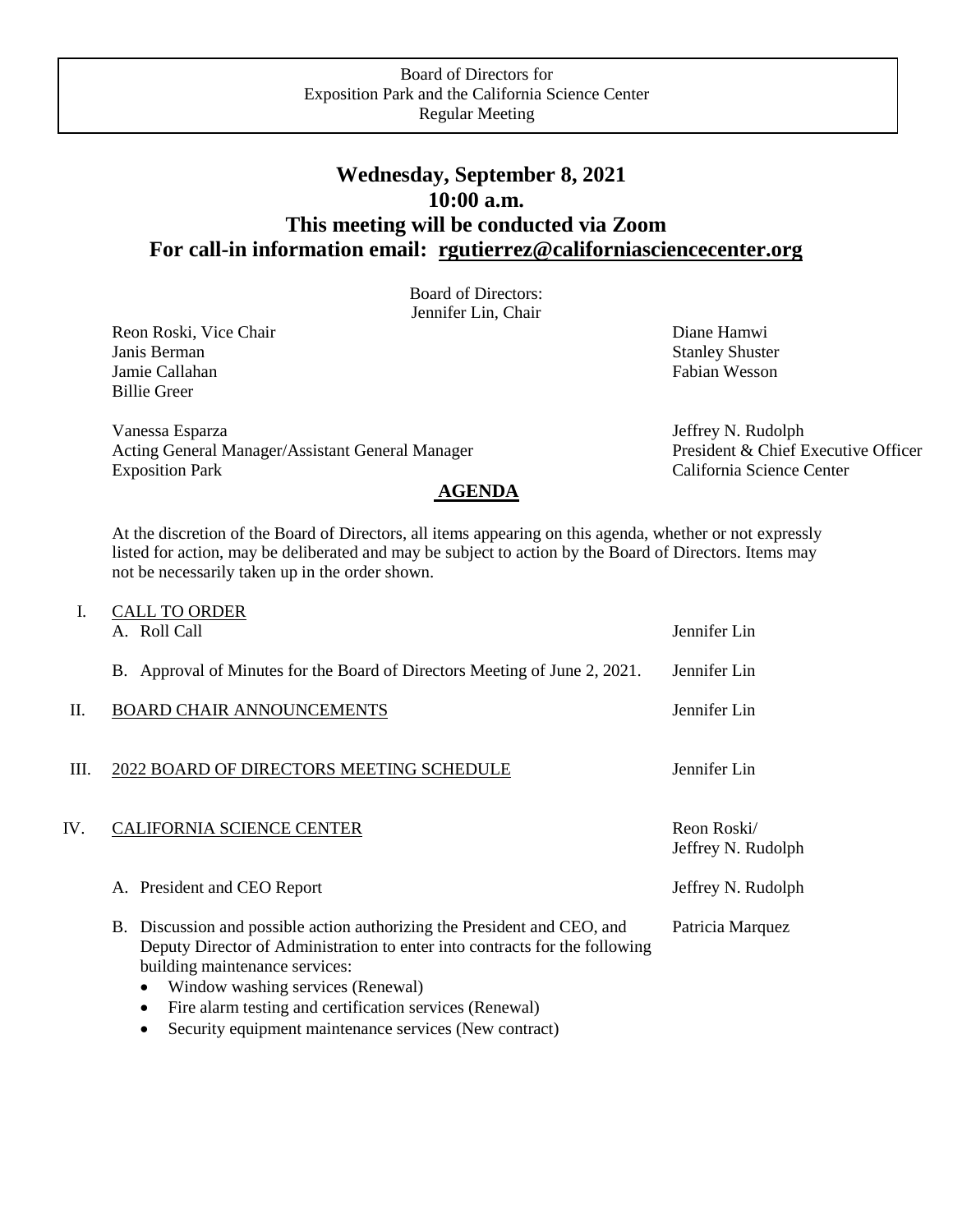## Board of Directors for Exposition Park and the California Science Center Regular Meeting

|     | C. Discussion and possible action authorizing the President and CEO, and<br>Deputy Director of Administration to enter into contracts for the following<br>deferred maintenance services as approved in the 2021 Budget Act:<br>Electrical substations testing and maintenance services<br>Flooring replacement installation services in the Kelp Zone Gallery<br>$\bullet$<br>Life support equipment replacement services<br>٠<br>Plumbing repair services in the River Zone Gallery<br>$\bullet$<br>Flooring replacement installation services in the River Zone Gallery<br>$\bullet$<br>Replacement roofing installation services for the Ahmanson building<br>$\bullet$<br>Pipe and chiller insulation replacement installation services<br>٠<br>Lighting retrofitting services for the Wallis Annenberg building<br>$\bullet$<br>Replacement roofing installation services of the Wallis Annenberg building<br>$\bullet$<br>Security equipment maintenance services for all Science Center facilities<br>$\bullet$ | Patricia Marquez                                                                                                                      |
|-----|-------------------------------------------------------------------------------------------------------------------------------------------------------------------------------------------------------------------------------------------------------------------------------------------------------------------------------------------------------------------------------------------------------------------------------------------------------------------------------------------------------------------------------------------------------------------------------------------------------------------------------------------------------------------------------------------------------------------------------------------------------------------------------------------------------------------------------------------------------------------------------------------------------------------------------------------------------------------------------------------------------------------------|---------------------------------------------------------------------------------------------------------------------------------------|
| V.  | <b>EXPOSITION PARK</b>                                                                                                                                                                                                                                                                                                                                                                                                                                                                                                                                                                                                                                                                                                                                                                                                                                                                                                                                                                                                  | Stanley Shuster/<br>Vanessa Esparza                                                                                                   |
|     | A. Exposition Park Committee Report                                                                                                                                                                                                                                                                                                                                                                                                                                                                                                                                                                                                                                                                                                                                                                                                                                                                                                                                                                                     | <b>Stanley Shuster</b>                                                                                                                |
|     | B. General Manager's Report                                                                                                                                                                                                                                                                                                                                                                                                                                                                                                                                                                                                                                                                                                                                                                                                                                                                                                                                                                                             | Vanessa Esparza                                                                                                                       |
|     | C. Discussion and possible action authorizing the Acting General Manager<br>and Fiscal Officer with the Office of Exposition Park Management to<br>prepare a bid and contract for the following services exceeding \$100,000:<br><b>Parking Management Service</b><br>Grounds and Landscaping<br>٠<br>Park Maintenance<br>$\bullet$                                                                                                                                                                                                                                                                                                                                                                                                                                                                                                                                                                                                                                                                                     | Vanessa Esparza                                                                                                                       |
|     | D. Discussion and possible action regarding Exposition Park annual<br>parking pass.                                                                                                                                                                                                                                                                                                                                                                                                                                                                                                                                                                                                                                                                                                                                                                                                                                                                                                                                     | Vanessa Esparza                                                                                                                       |
|     | E. Public Safety                                                                                                                                                                                                                                                                                                                                                                                                                                                                                                                                                                                                                                                                                                                                                                                                                                                                                                                                                                                                        | Captain David Dashiell                                                                                                                |
|     | <b>Update from Exposition Park Partners:</b><br>F.<br>California African American Museum (CAAM)<br>Natural History Museum of Los Angeles County<br>$\bullet$<br>Lucas Museum of Narrative Art<br>$\bullet$<br>Los Angeles Memorial Coliseum Commission<br>$\bullet$<br><b>USC Coliseum Management</b><br>$\circ$<br>Los Angeles Football Club (LAFC)<br>$\circ$<br><b>EXPO</b> Center                                                                                                                                                                                                                                                                                                                                                                                                                                                                                                                                                                                                                                   | Cameron Shaw<br>Dr. Lori Bettison-Varga<br>Sandra Jackson-Dumont<br>Al Naipo<br>David Galaviz<br><b>Benny Tran</b><br>Belinda Jackson |
| VI. | <b>PUBLIC COMMENT</b><br>The Board requests that public comments be limited to 3 minutes per person.                                                                                                                                                                                                                                                                                                                                                                                                                                                                                                                                                                                                                                                                                                                                                                                                                                                                                                                    | Jennifer Lin                                                                                                                          |
|     |                                                                                                                                                                                                                                                                                                                                                                                                                                                                                                                                                                                                                                                                                                                                                                                                                                                                                                                                                                                                                         |                                                                                                                                       |

## VII. ADJOURNMENT Jennifer Lin